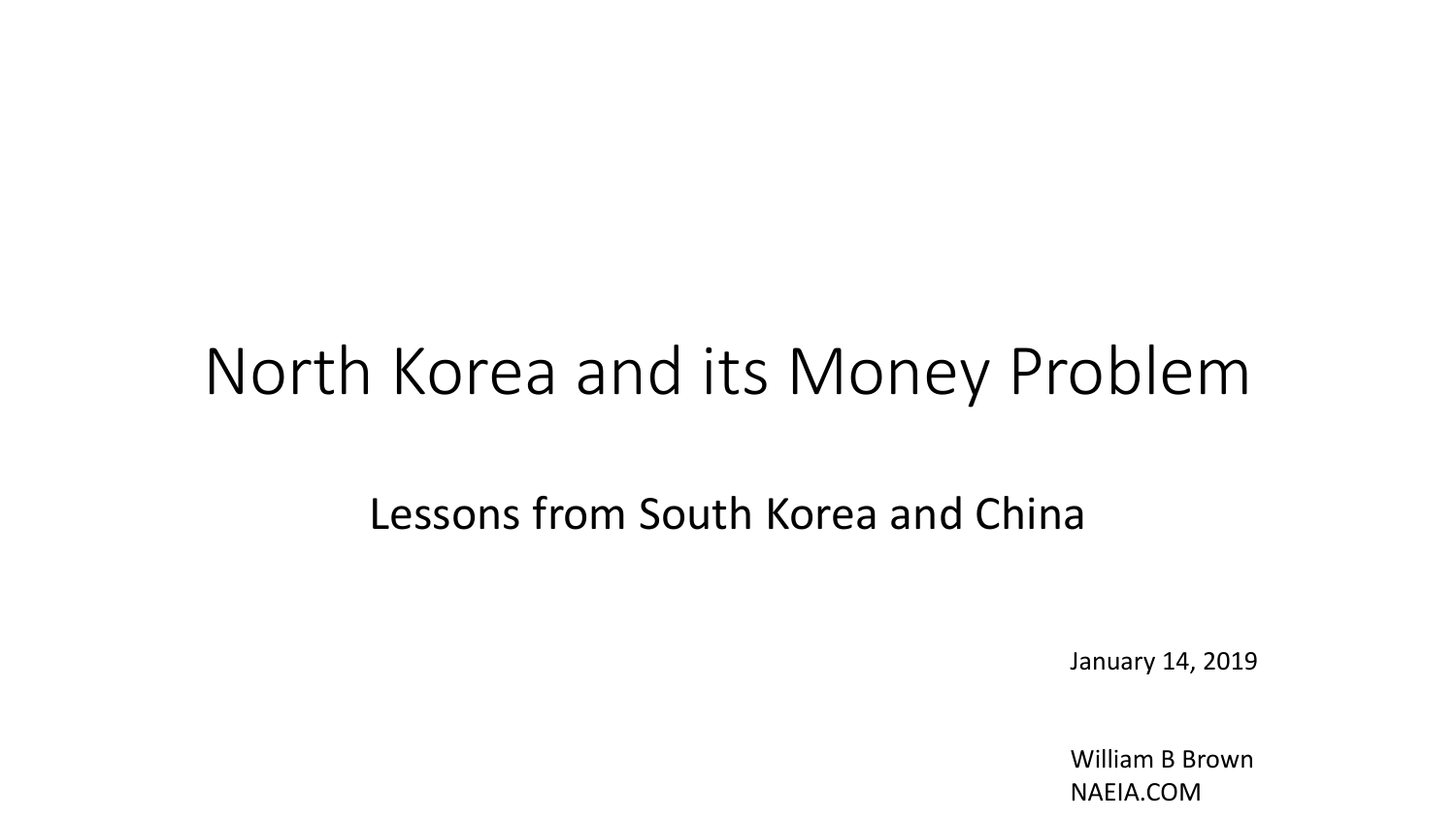# Money Not a New Issue for North Korea

- 1976 "Debt Default Delays Development"
	- First socialist country's debt default, on \$1.4 bn W. European loans.
	- Lessons: NK opened before it reformed.\* Lenders as much at fault as Pyongyang.

\**Reform here means switching from command economy's fixed price system, and widespread use of rations, to a market economy's flexible, supply and demand based system, and widespread use of real money.*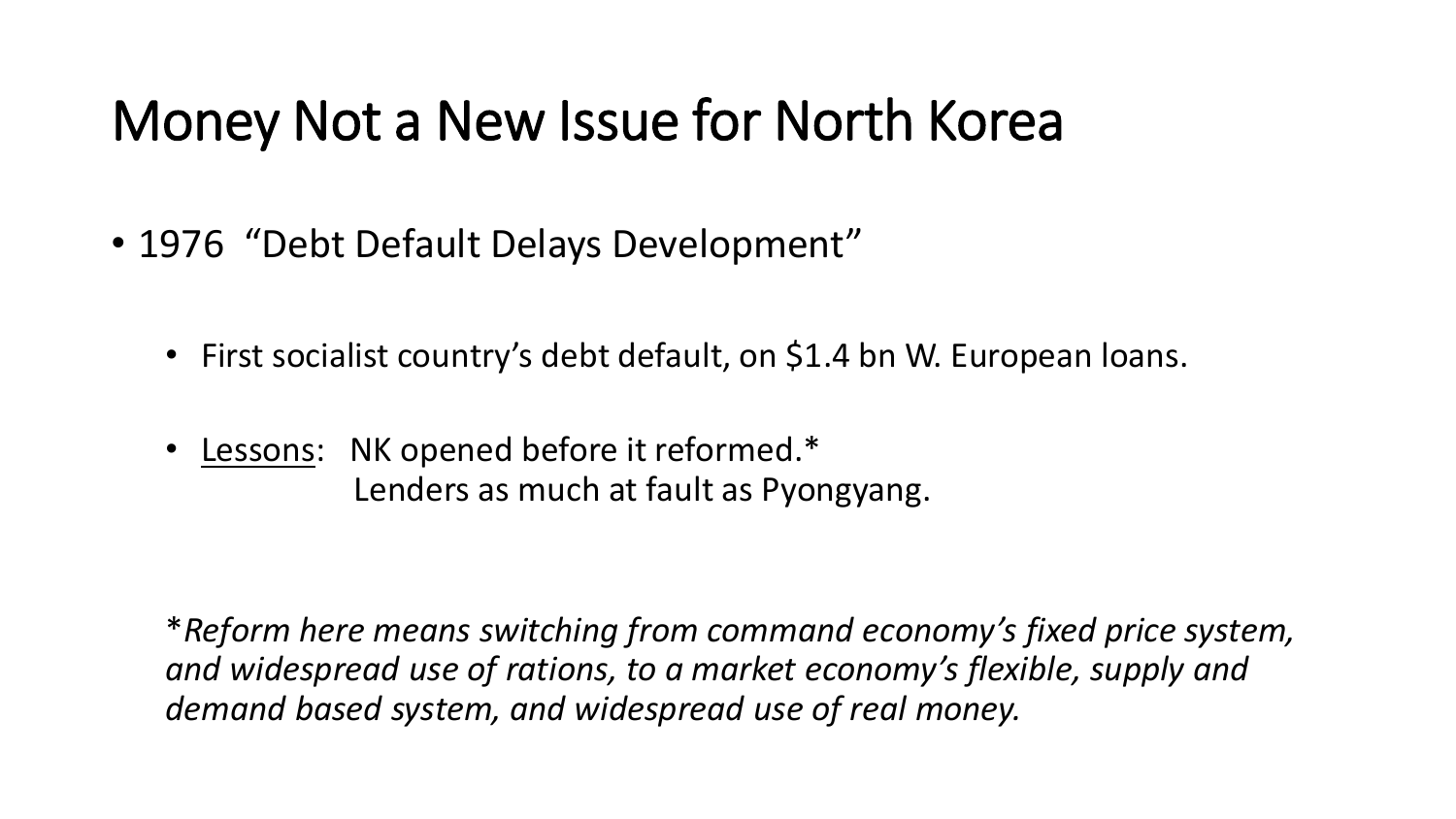## 2002 "Track 2" Lessons from S. Korea and China

#### **June 9, 1961 Hwan-to-Won Switchover:**

**-**- BASKETCASE ECONOMY

**----------------------------------------**

- -- 1000 hwan exchanged for 100 won, overnight. Bank deposits awarded 20 percent annual interest.
- -- New banking system provided real positive interest on savings.
- -- US switched from debilitating commodity aid to balance of payments support.
- -- Normalization with Japan secured more than \$ 1 billion reserves, opened Japan market.
- -- Won valued at reasonably cheap rate to encourage exports.

#### **Result:**

- -- Korean savings rate rose from lowest in the world (1960) to highest in the world (1980).
- -- Savings built foundation for foreign borrowing and surge in i**ndigenous investment. FDI plays small role**.
- -- External demand maintained by exports; internal demand by private investment.

#### **Record breaking positive growth cycle ensued. No miracle. Just good policy. Korean ownership consistent with self-reliance.**

**See: <http://blog.keia.org/2016/05/south-koreas-june-9-surprise-economic-history-worth-replicating-in-north-korea/>**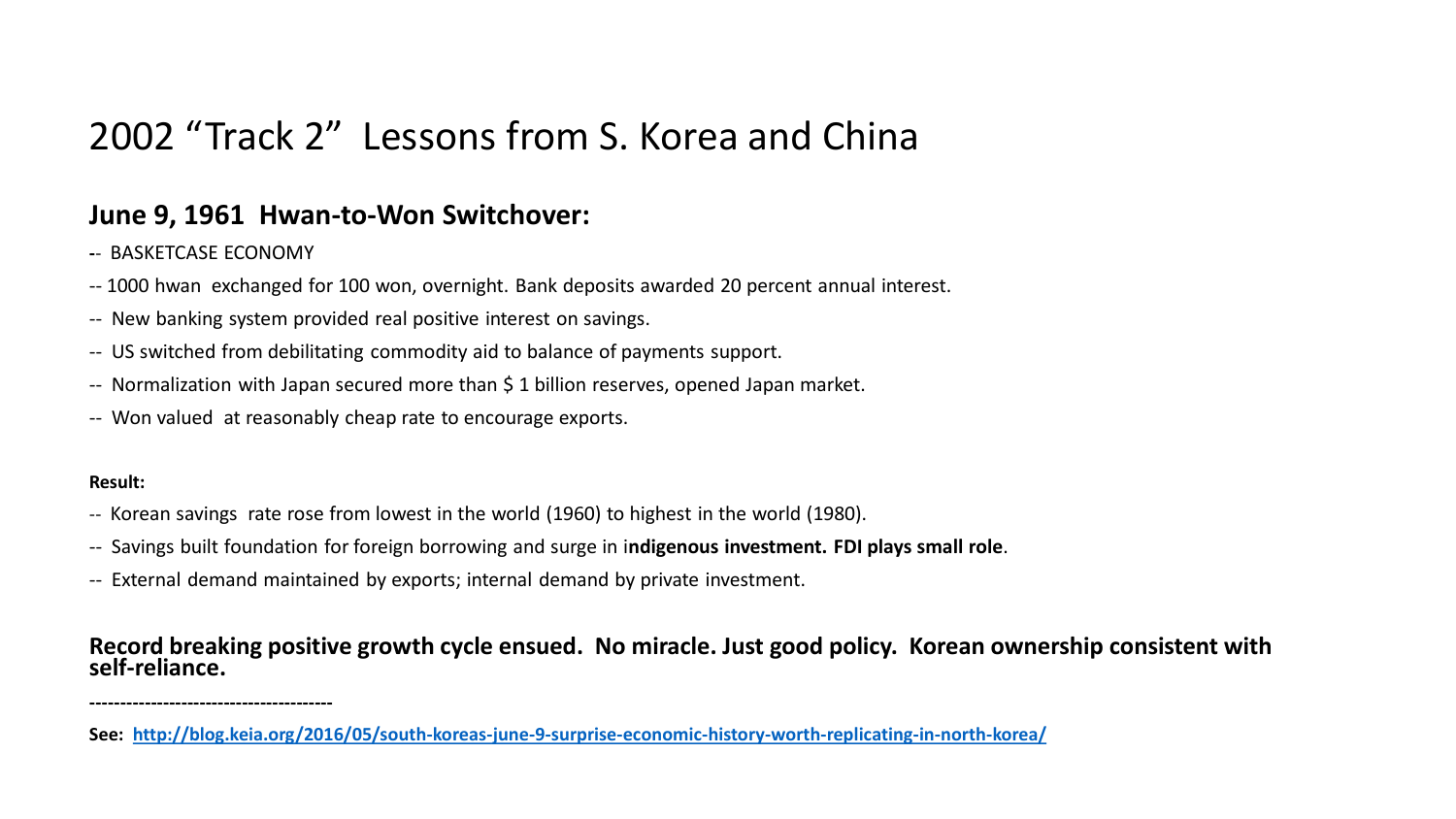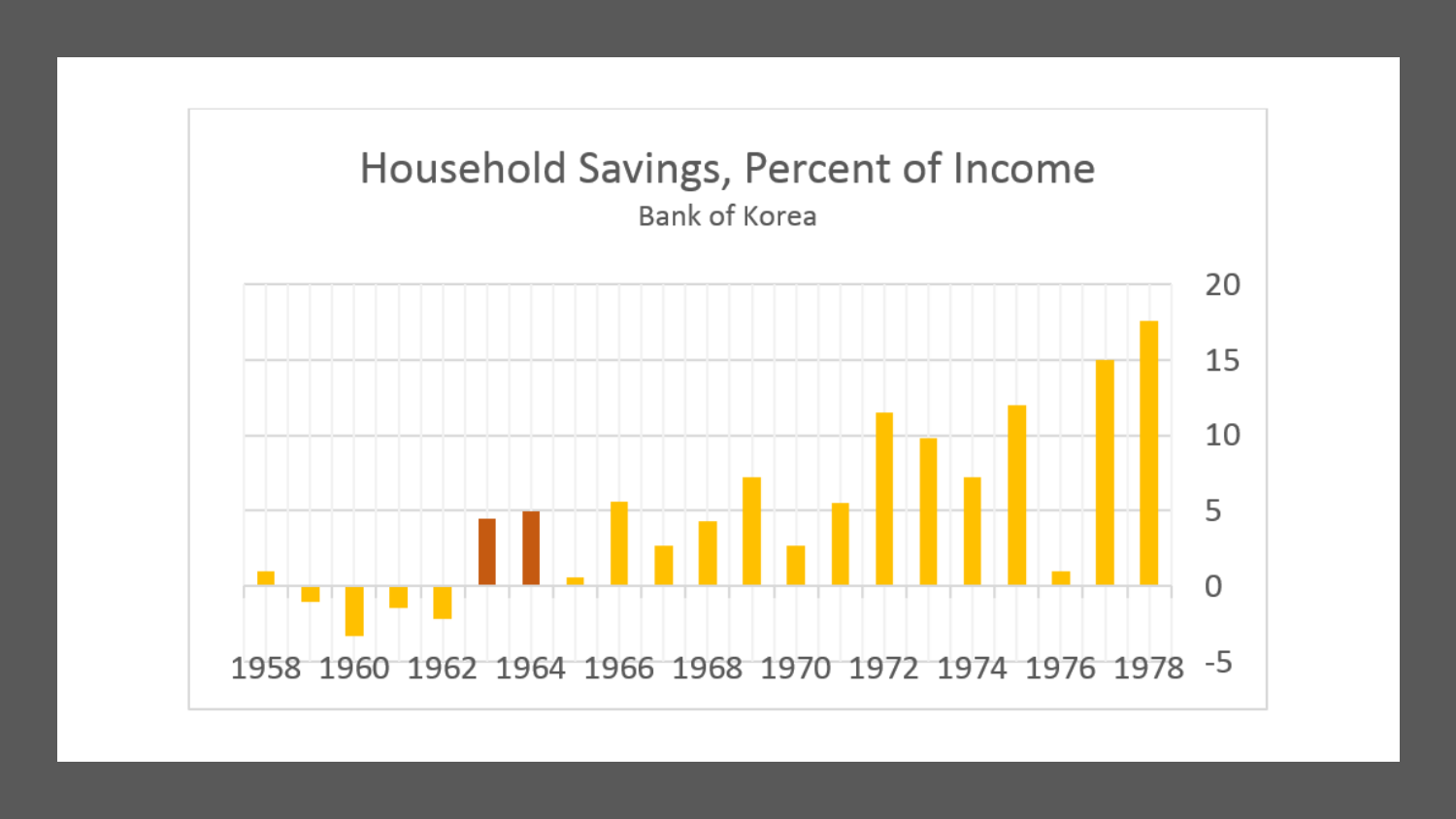## 2002 "Track 2" Lessons from S. Korea and Chinese reforms

#### **December 1978 , China's "Gaige Kaifa"**

改革开放 개혁 개방 reform and opening

*A*gain, the order is important, reform then open.

- -- Deng allows de-collectivization experiment in Anhui province to be extended through entire country. By 1983 country is rid of collective farms. Household responsibility system allows family farming but with controlled prices.
- -- Huge success. Farm productivity rose by 1/3 in five years, releases 100 million workers to town and village enterprises that supply agriculture and begins export drive.

China rapidly proceeds to open goods and services and labor markets. Slower to open real property and capital markets. With money economy replacing ration economy, strong monetary, fiscal discipline is employed to prevent hyperinflation. State gradually privatizes smaller state enterprises and other capital assets to maintain fiscal balance, raise productivity. FDI adds to expanding domestic investment in what becomes an investment driven boom.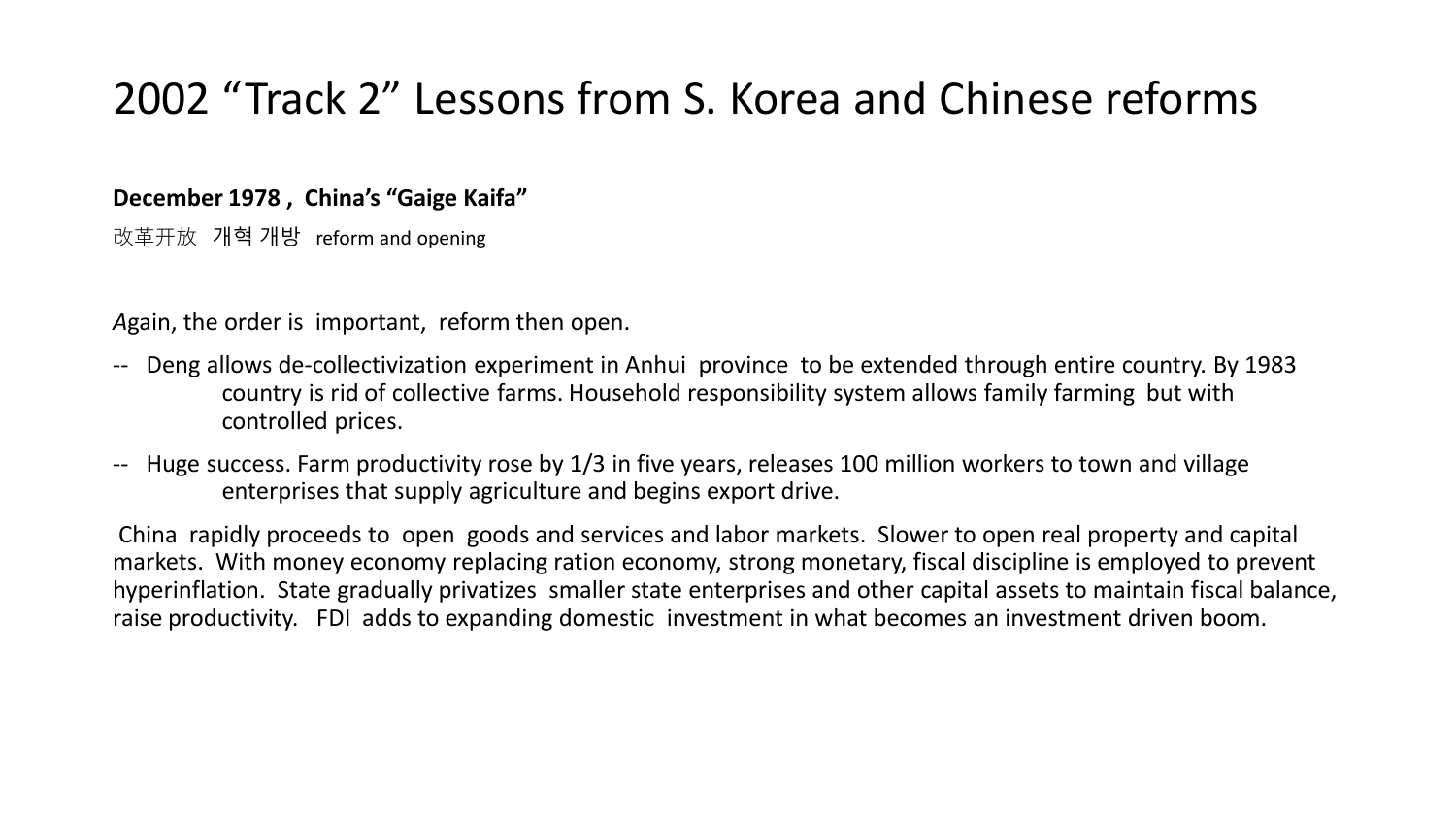## Kim Jong Il Era Half-step "reforms"

#### **North Korea's 2002 "reforms"**

To the delegation, I pictured North Korea's then ongoing 2002 reforms, as a useful half step. Legalized goods markets very helpful to productivity increases but failed to address conflict between fixed and market price systems. No private investment incentives. Leads to hyperinflation and huge gaps between fixed price and market prices and thus corruption of both systems, distorted decision making.

*North Korean reactions—acknowledge big problem with inflation and low state wages but cool to idea of Chinesestyle de-collectivization. Predict big changes in NK economic policy in future.*

#### **2002--2010**

Bouts of hyperinflation followed by 2005 retrenchment on reform. Culminates in 2009 won redenomination fiasco and widespread circulation US dollars and RMB.

- -- Price discrepancy between fixed and market prices remains about 50 times.
- -- Leads to high levels of official corruption.
- -- State industry remains dominate but central plan falters, may have collapsed.
- No clear de-collectivization of farms.
- -- Productivity and investment levels extremely low.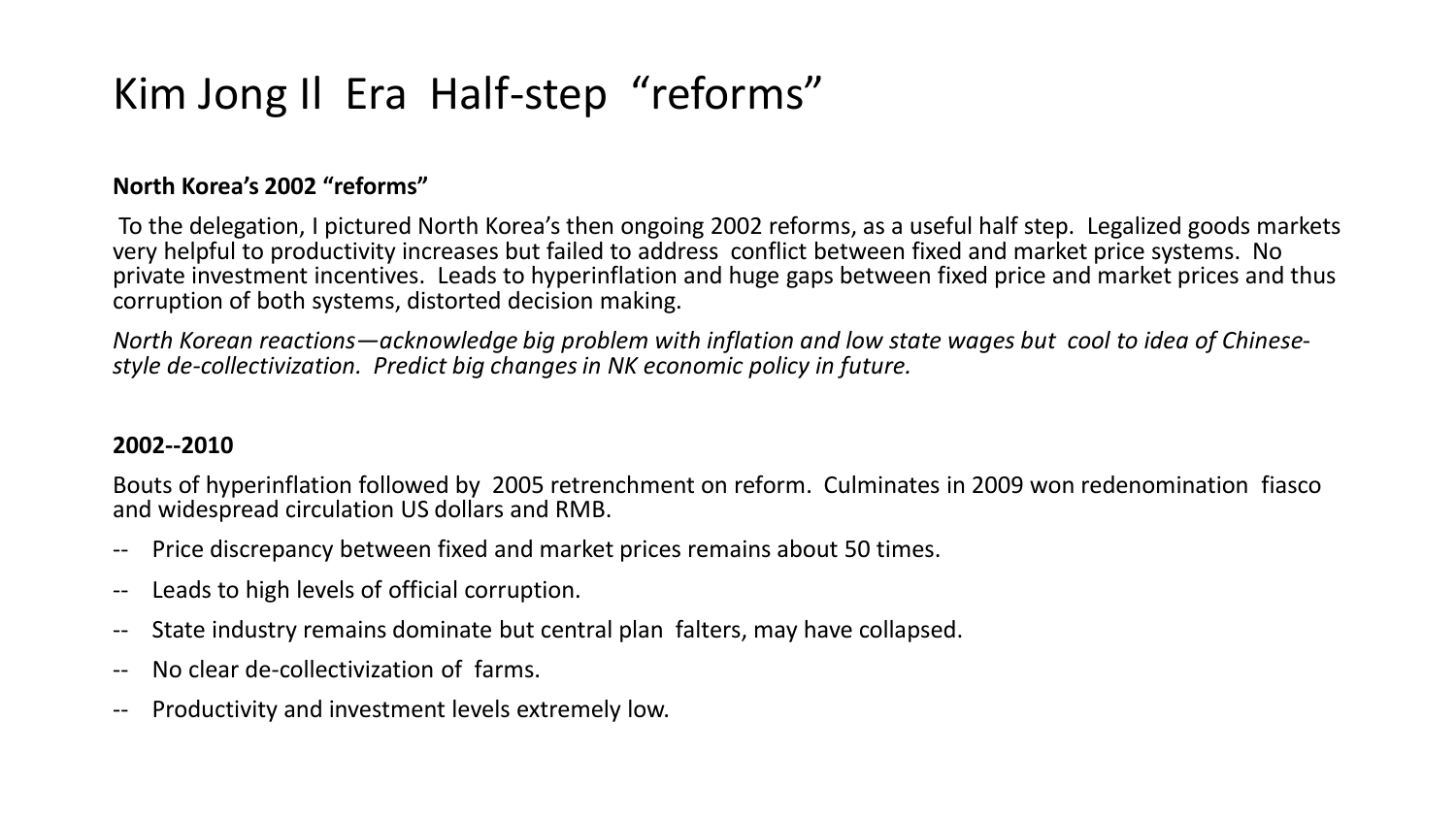# Kim Jong Un Era—State-Private Divergence, Mixed Dollarization, Sanctioned trade

- No actions against goods markets, foreign currencies—both expand.
- Expansion of private labor but state's ration based employment remains dominant. Big divergence in wage structure.
- Halts inflation, stabilizes unofficial exchange rate at 8,000 per dollar compared to 130 won per dollar official rate.
- Similar extreme divergence between fixed state prices and market prices.
- Encounters ever stiffer sanctions on exports, some imports. Exports collapse in 2017-18. Imports plunge as well, especially capital goods.
- April 2018 –Kim announces economic development is only priority of the state and the party. Emphasis on self-reliance.
- Pursues showcase tourist and residential projects.
- Reaches out to China, South Korea, and US for sanctions relief, investment.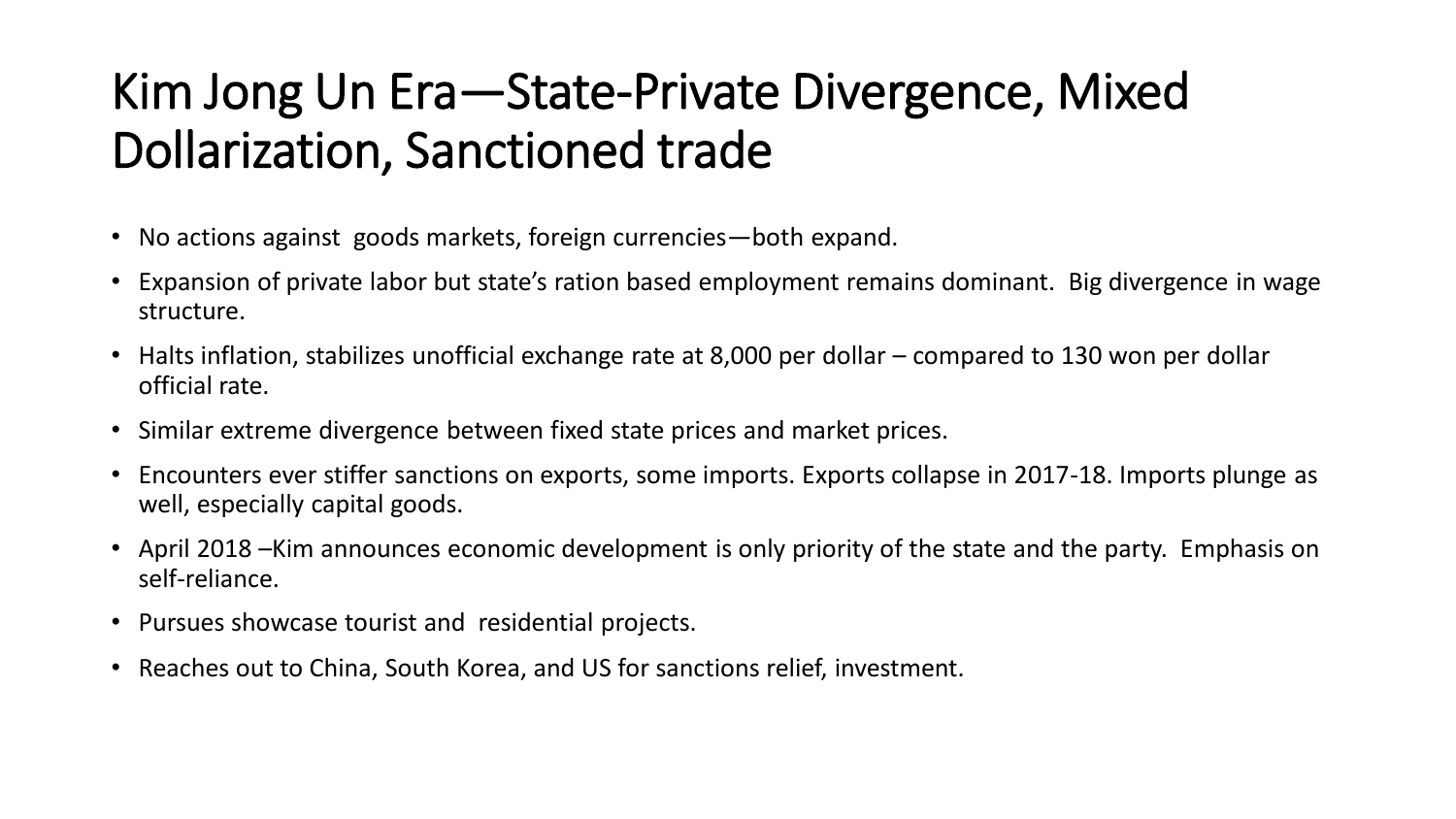#### **North Korea won per US dollar: 2012-2018**

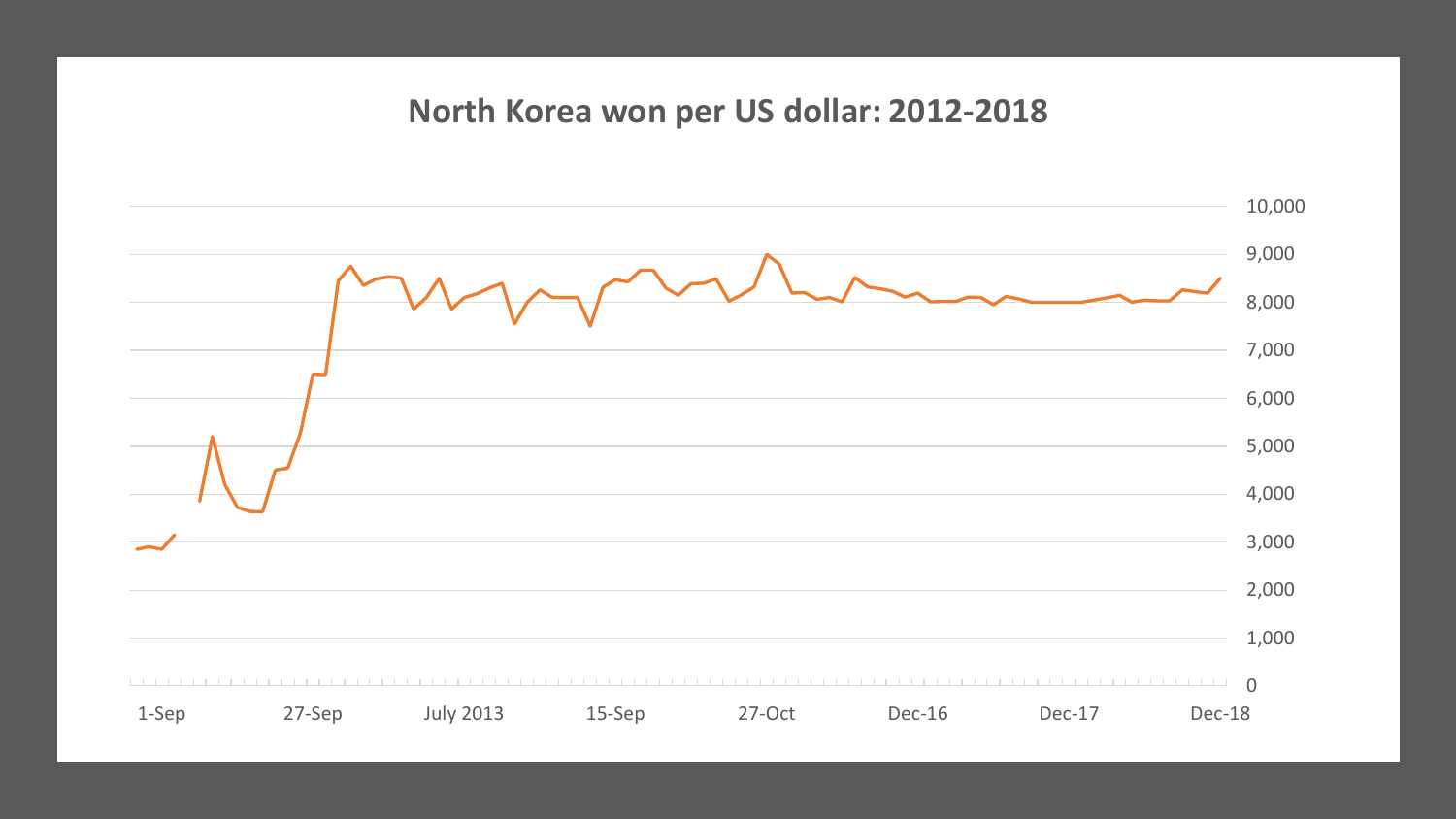#### **China-NK Trade: 2012-18**

By quarter, million US dollars

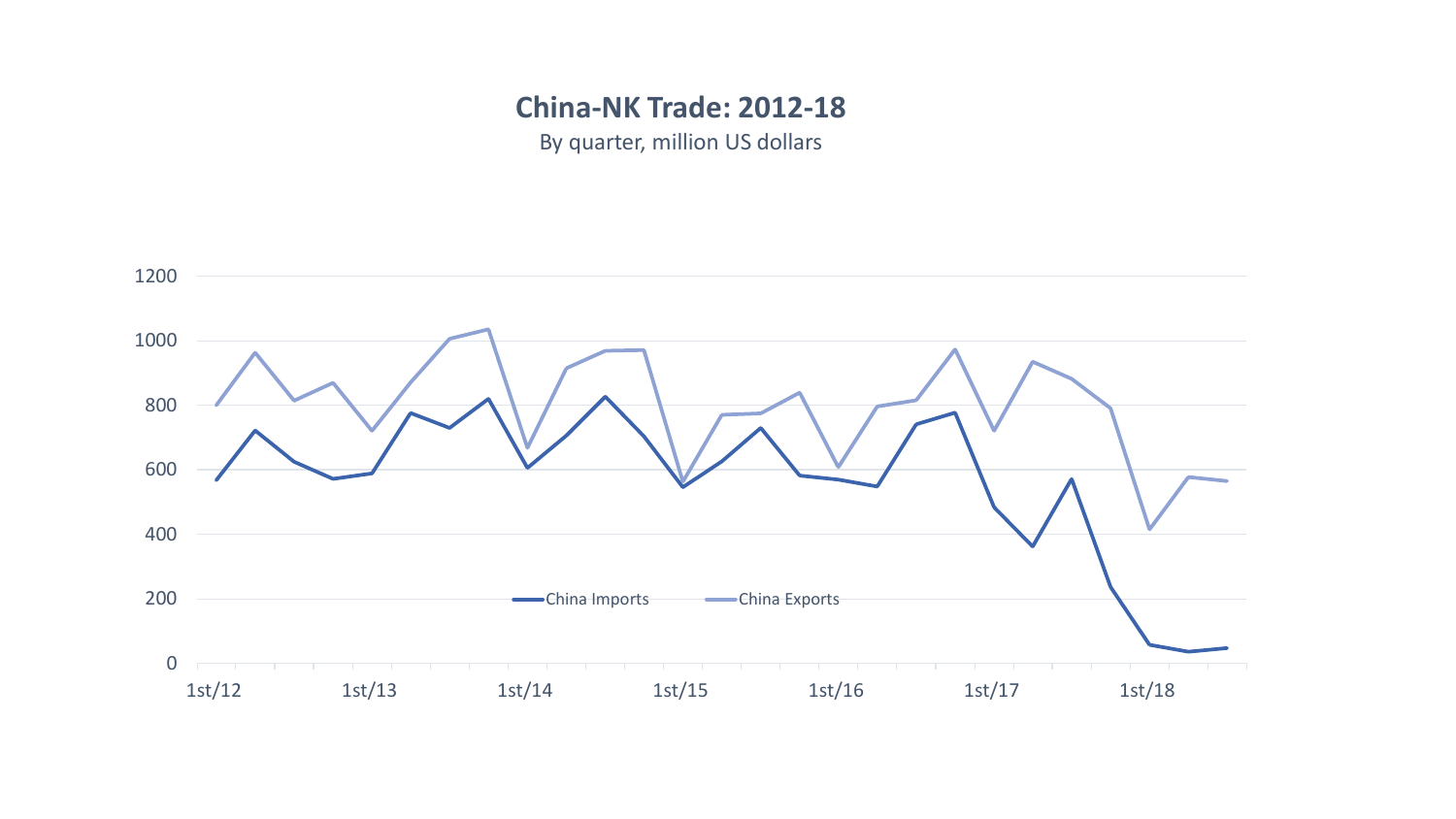## **China-NK Trade Surplus: 2012-18**

By quarter, million US dollars

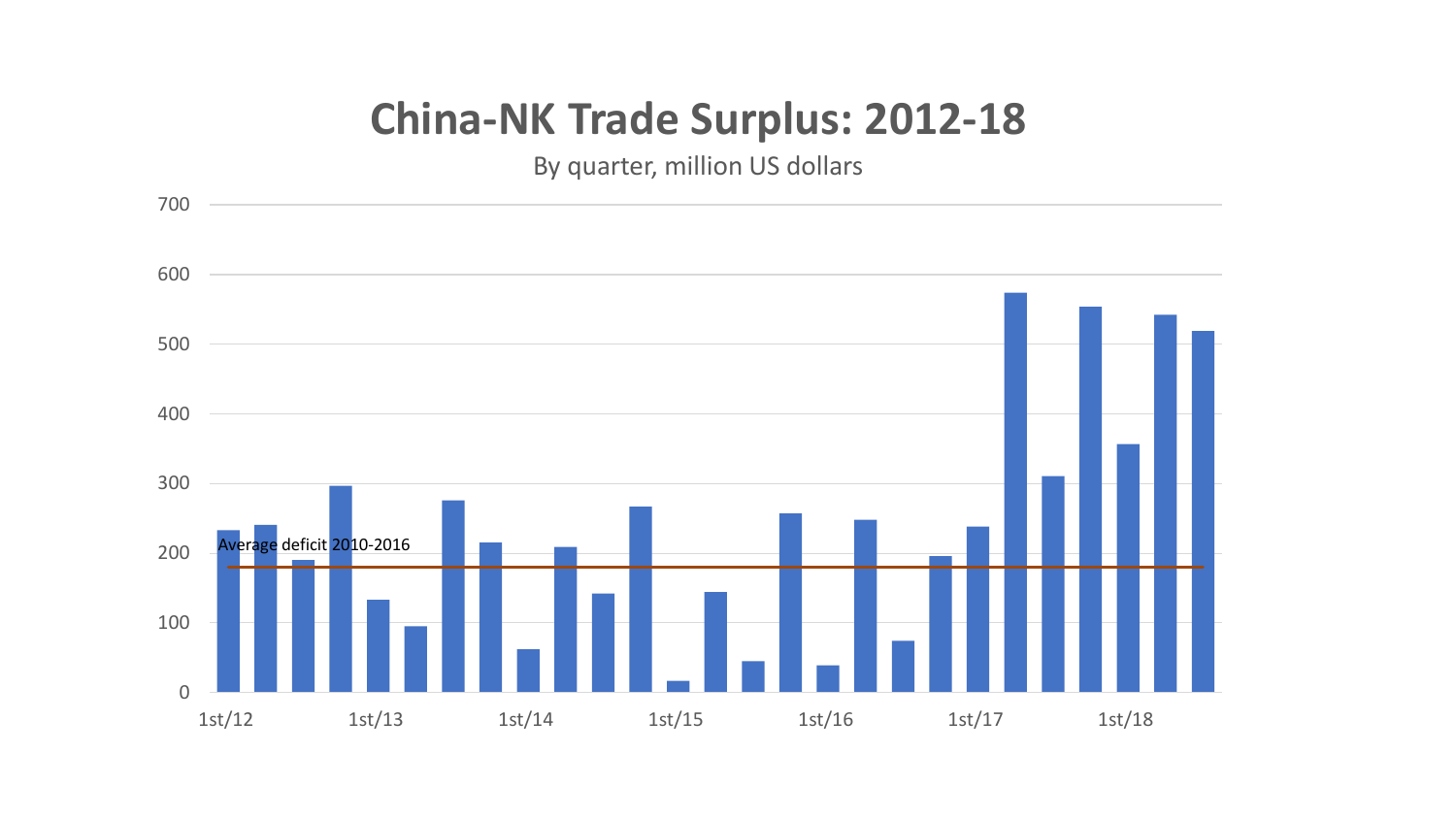# How do they maintain pegged like won?

- Dollarization helps for a while.
	- First good savings vehicle for population. Savings likely rise, subduing inflation.
- Drawing down foreign exchange reserves.
	- Unknown how much FX exists, either in state hands or in circulation.
- Partner trade data doesn't accurately reflect current account.
	- But problem with respect to sudden, late 2017 shift.
- Unrecorded inflow on capital account
	- Chinese investors in Korean residences, etc.
- Extremely tight won policy.
	- Fiscal surplus—enabled by selling/licensing state property
	- No loans given to state enterprises.
	- No needed state wage increases, forced work
	- Raising state fees in lieu of taxes, on everything.

See: <http://blog.keia.org/2018/03/pyongyang-controlling-won/>

\_\_\_\_\_\_\_\_\_\_\_\_\_\_\_\_\_\_\_\_\_\_\_\_\_\_\_\_\_\_\_\_\_\_\_\_\_\_\_\_\_\_\_\_\_\_\_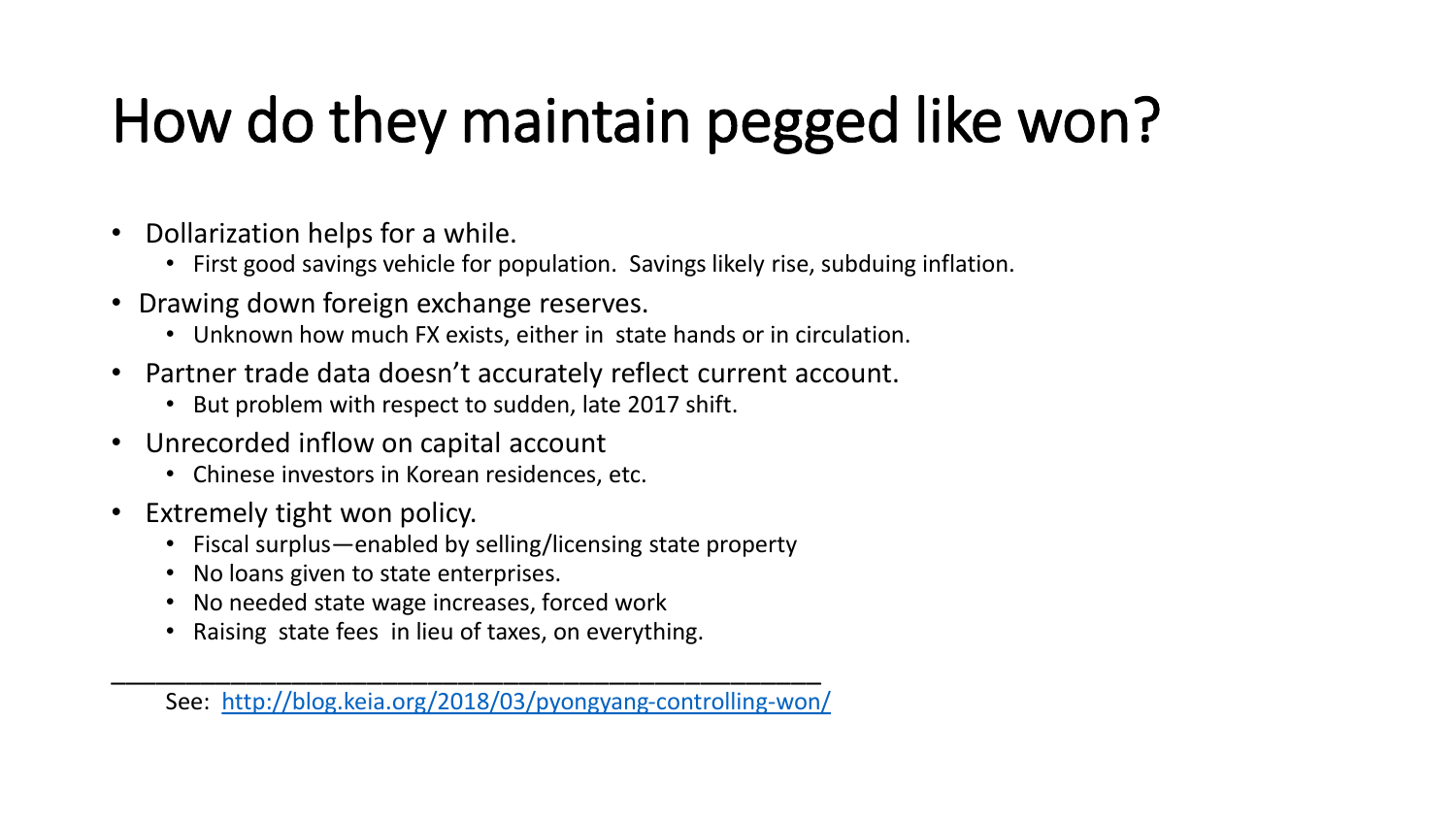# Why do they maintain pegged won?

- Afraid of sudden break in exchange rate and renewed hyperinflation.
- In mixed dollarized/won environment, catastrophic social unrest could develop.
- Is pressure beginning to rise?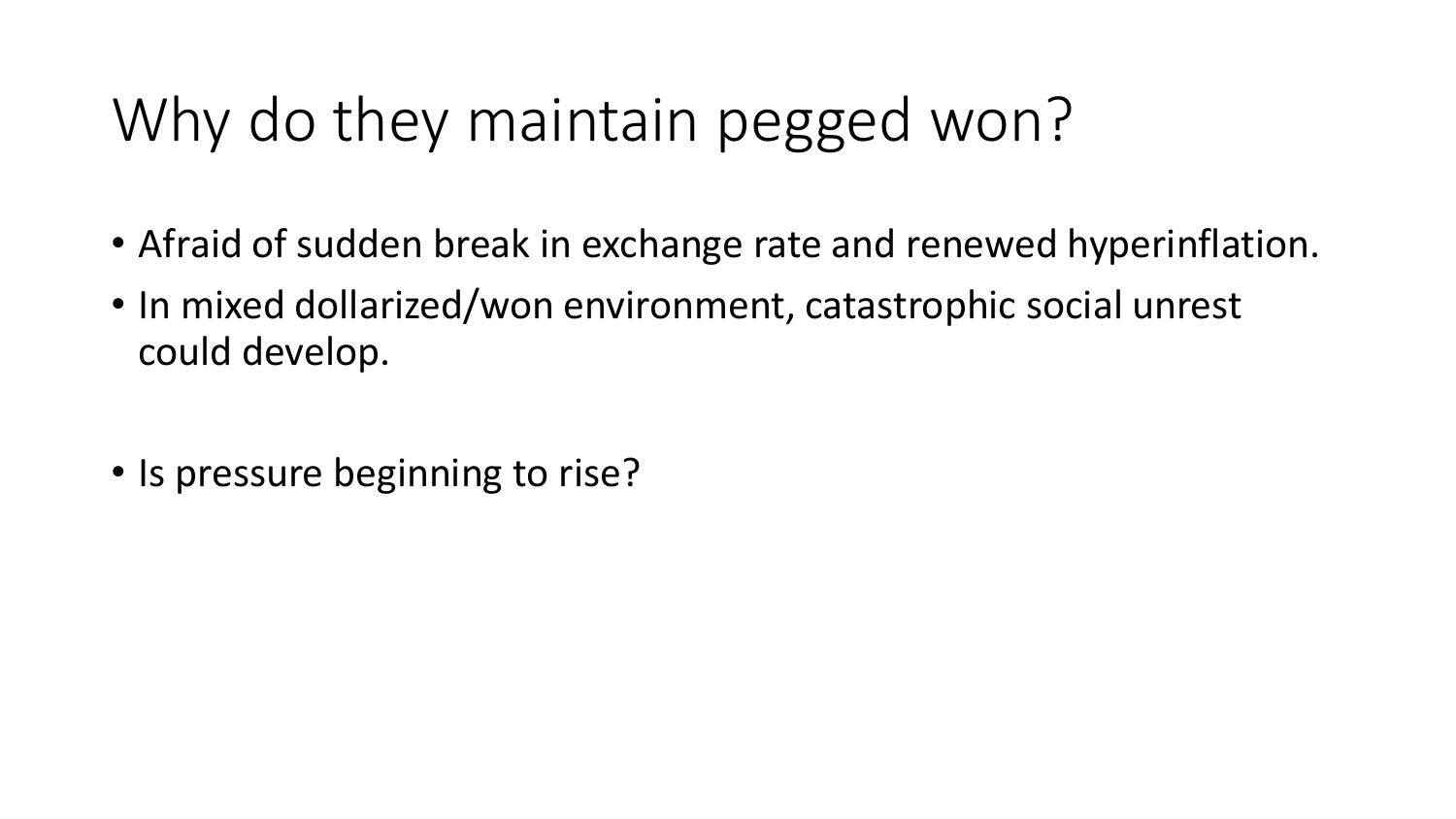### **NK Won per US dollar: Past 14 months**

won per dollar

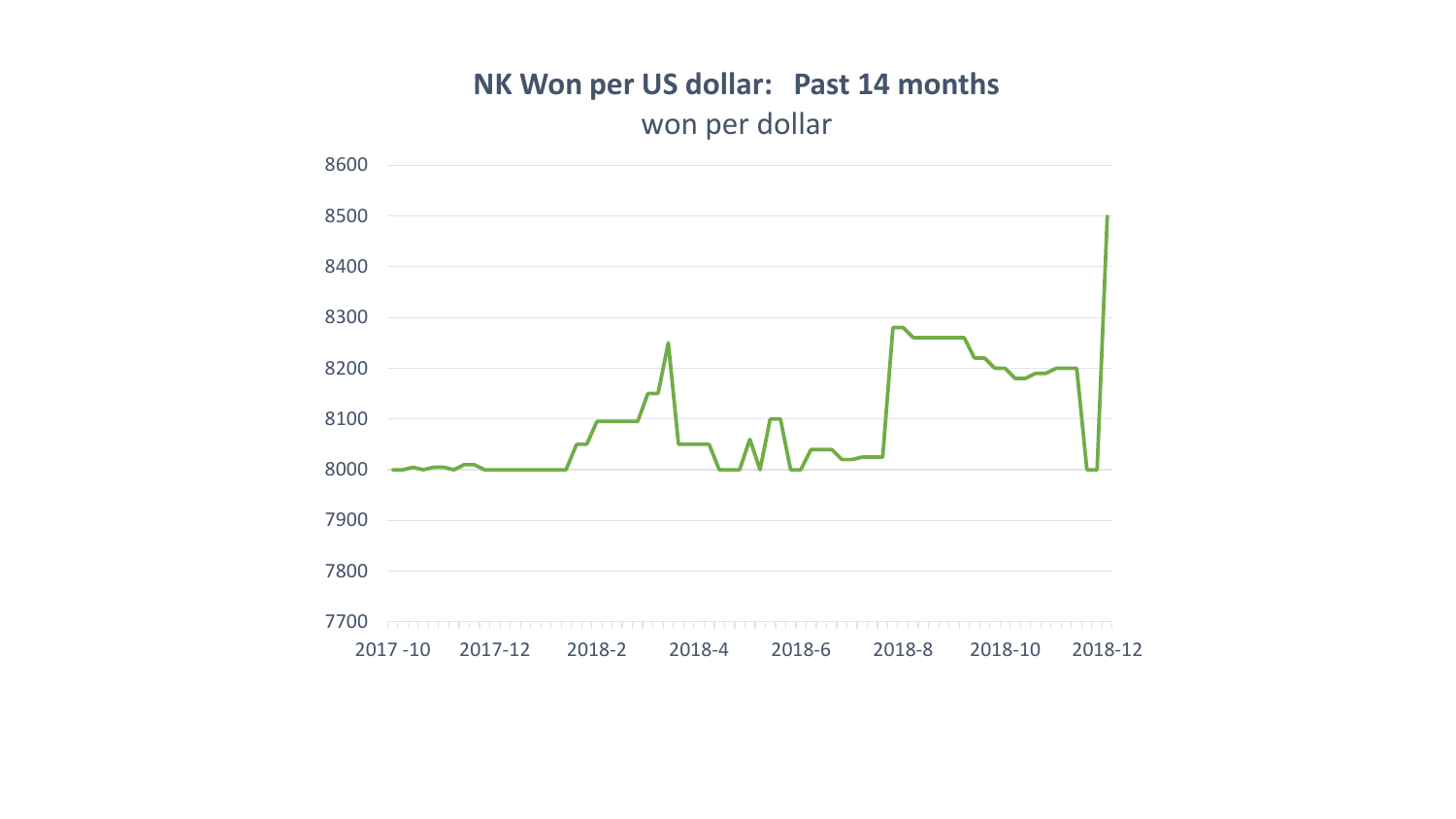### **NK Won per US dollar: Last 14 months**

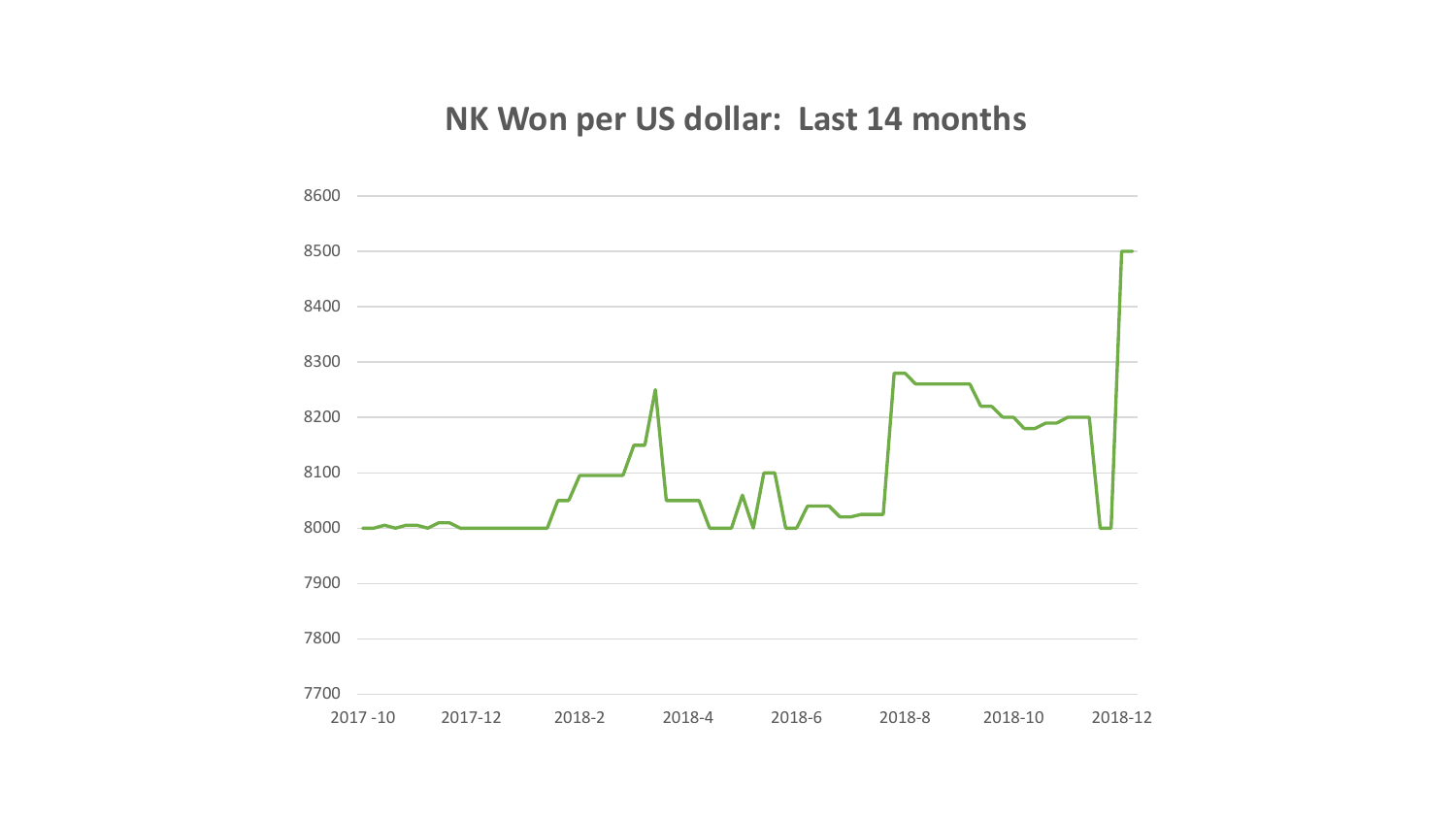#### **NK Won per Chinese Yuan: Past 14 months**

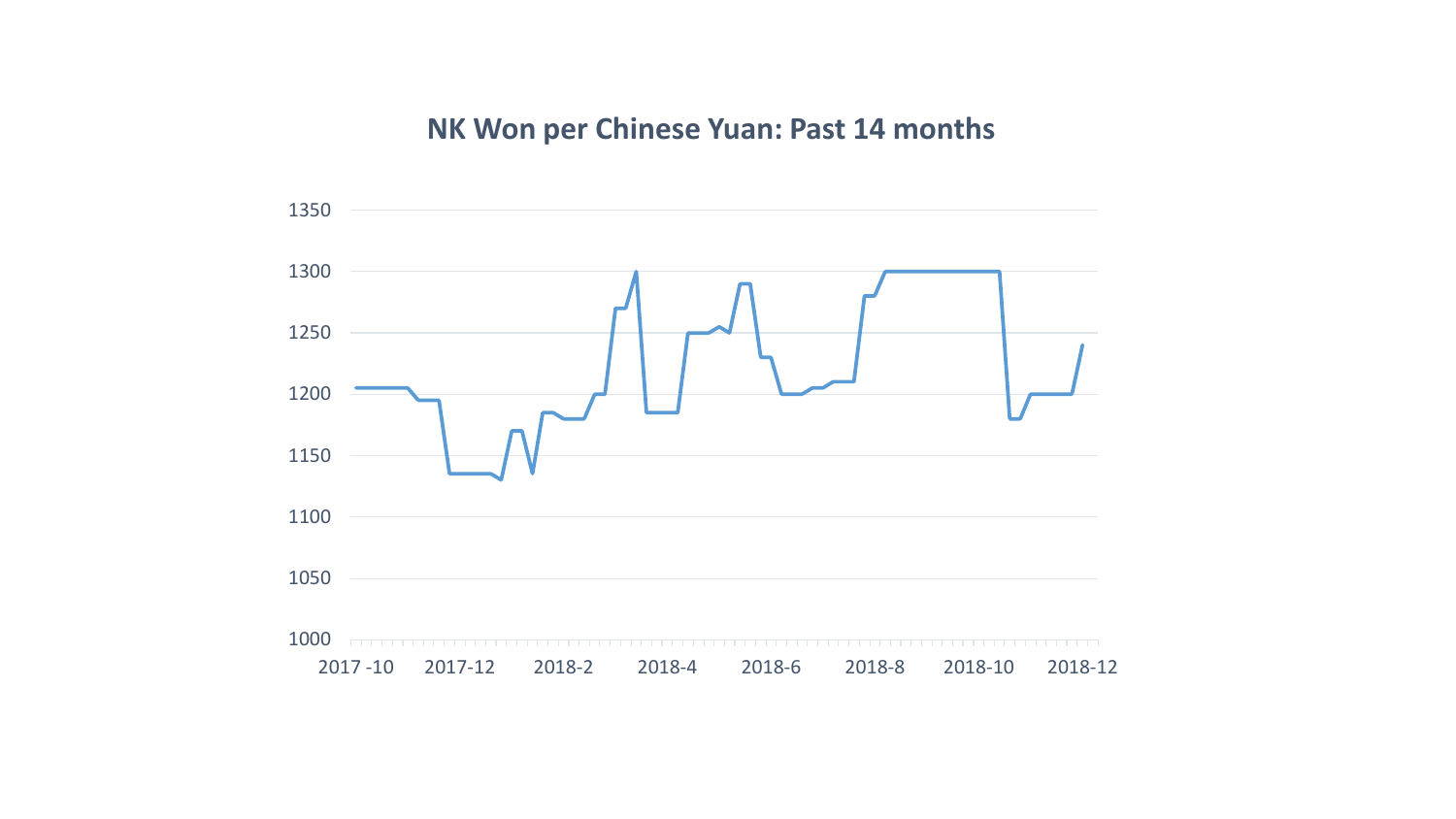## **Implied Cross Rate: Yuan per Dollar yuan per dollar**

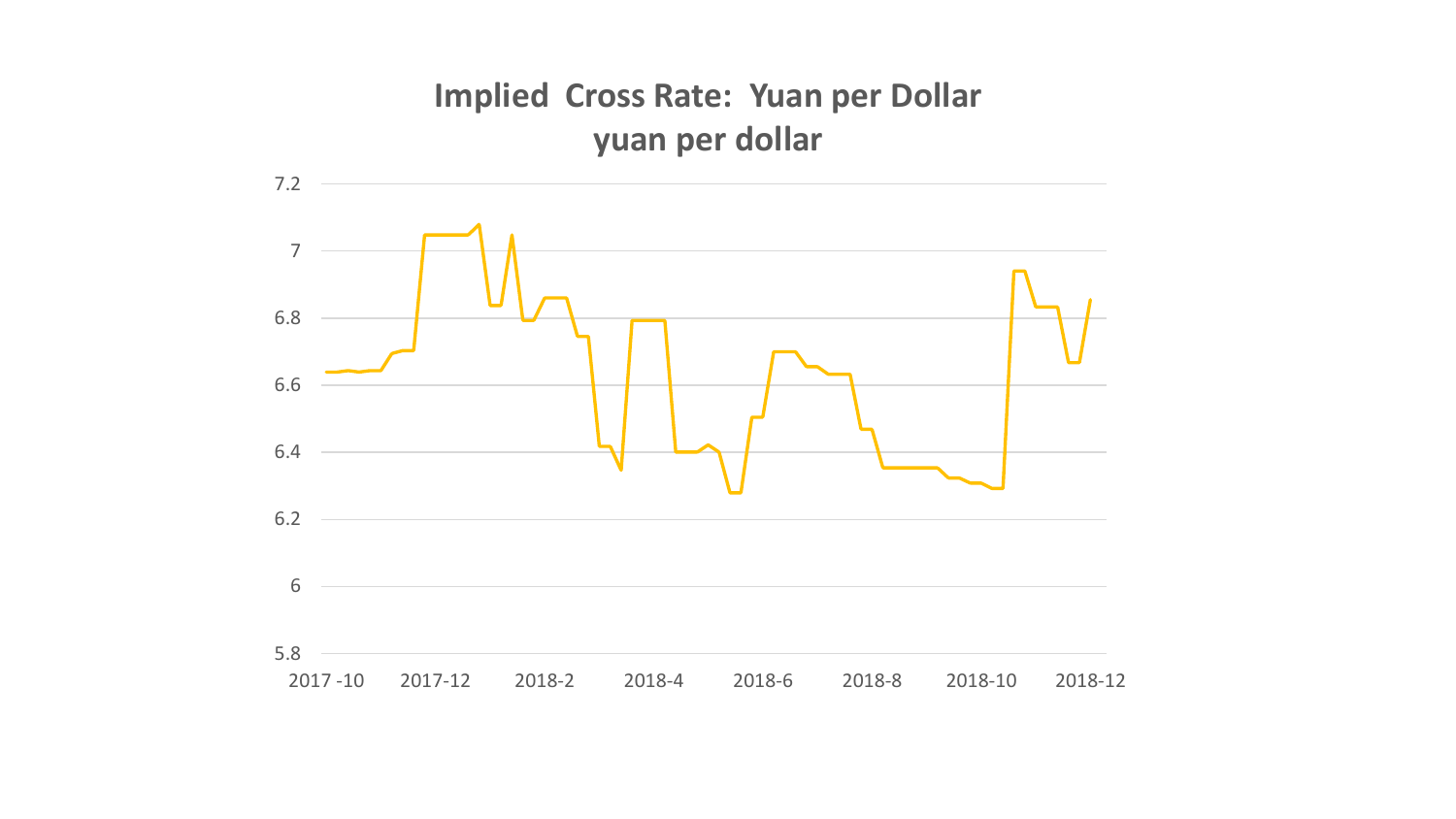### **Implied Cross and Market Rates Yuan per Dollar**